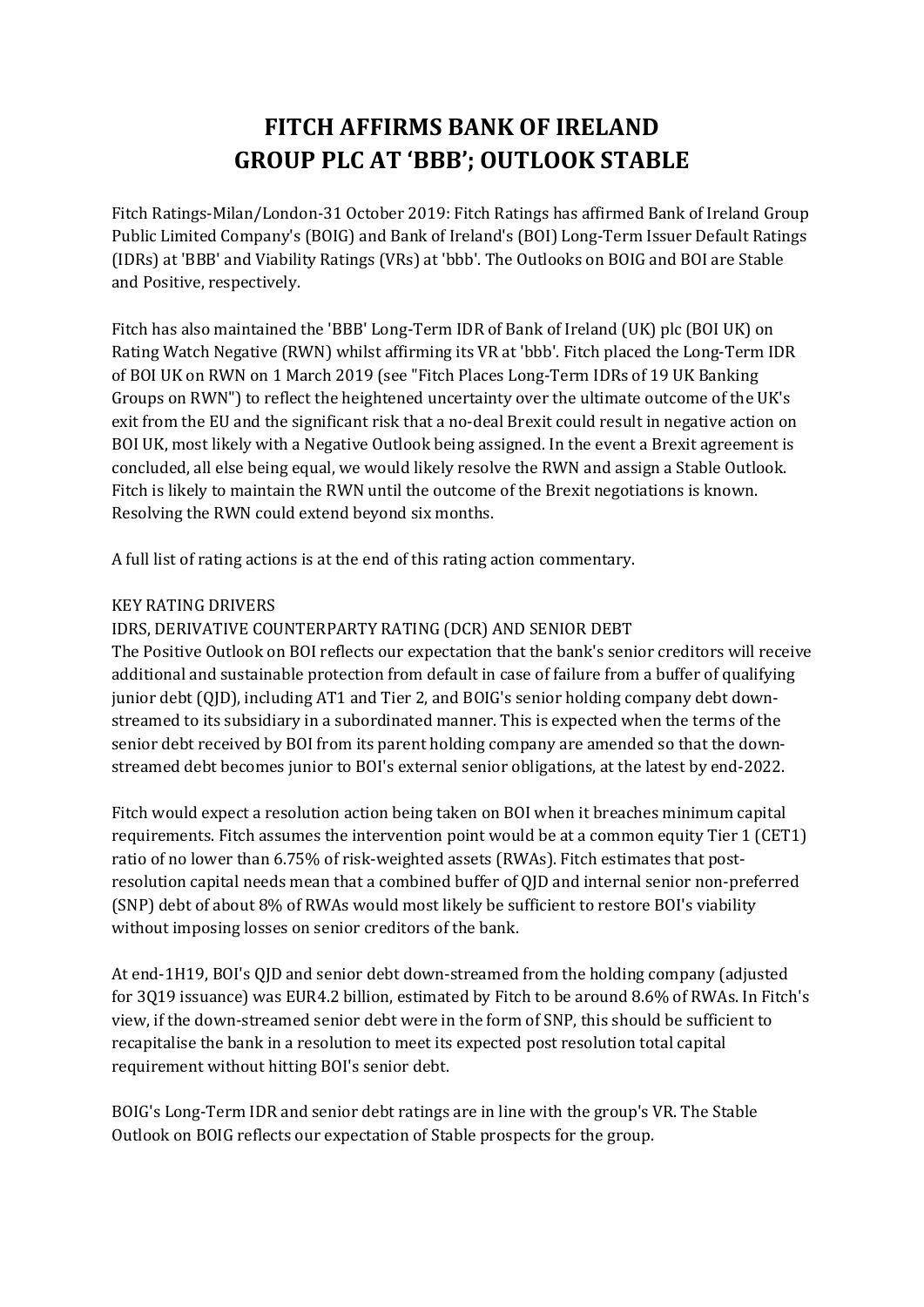BOI's DCR is rated at the same level as the Long-Term IDR because under Irish legislation, derivative counterparties have no preferential status over other senior obligations in a resolution.

The 'F2' Short-Term IDRs of BOIG and BOI are the higher of two possible Short-Term ratings mapping to a Long-Term IDR of 'BBB'. This is based on our assessment of the group's funding and liquidity, which is in line with the level required at the 'F2' rating level under Fitch's Short-Term Ratings Criteria.

#### VRs

Fitch assesses the group on a consolidated basis.

BOIG acts as the group holding company and its VR is aligned with that of its main operating subsidiary, BOI. The equalisation of BOIG's VR with BOI's reflects the continued absence of double leverage at the holding company level and no material restrictions to the transfer of capital and liquidity across the group, subject to the operating companies meeting regulatory capital and liquidity requirements.

BOI's, and therefore BOIG's, VRs are driven by average asset quality, a strong domestic retail and corporate banking franchise in the small Irish economy, a fairly diversified business model, adequate profitability and capitalisation, and a stable funding profile. The ratings also consider the group's declining but still relevant exposure to low-yielding and non-performing Irish mortgage loans.

Fitch views BOIG's strong Irish franchise and diversified business model as rating strengths. Our franchise assessment is underpinned by strong market positions across several businesses, providing BOIG with deposit and loan pricing power. BOIG's Irish business is well-diversified across product and client segments, offering a full range of retail, corporate, SME and wealth and insurance products across the group's multi-channel strategy. However, Ireland is a small and open economy. The group's UK subsidiary provides a consistent source of revenue and loan diversification.

Asset quality continues to improve, driven by a combination of organic and non-organic measures, as well as by limited inflows of new problem loans. Asset-quality indicators are better than domestic peers' due to a larger proportion of performing UK mortgage loans and a betterquality Irish mortgage book. BOIG's impaired loans ratio based on Stage 3 loans fell to 4.7% at end-1H19 from 5.7% at end-2018, while their coverage by total loan loss allowances improved to 42%. The bank met its non-performing exposures (as defined by the EBA) target of 5% in 3Q19. Management is targeting further non-performing exposure reductions including through securitisations and sales to institutional investors, depending on market conditions.

Underlying profitability is adequate, supported by an improving loan mix and diversified revenue streams, and despite the bank's still relevant non-performing and low-yielding legacy tracker mortgage loans. In the shorter term, Fitch expects profitability to be challenged by ongoing transformation investments, normalisation of risk charges and growth challenges, particularly from Brexit. In the longer term, provided the effect of Brexit is non-disruptive, we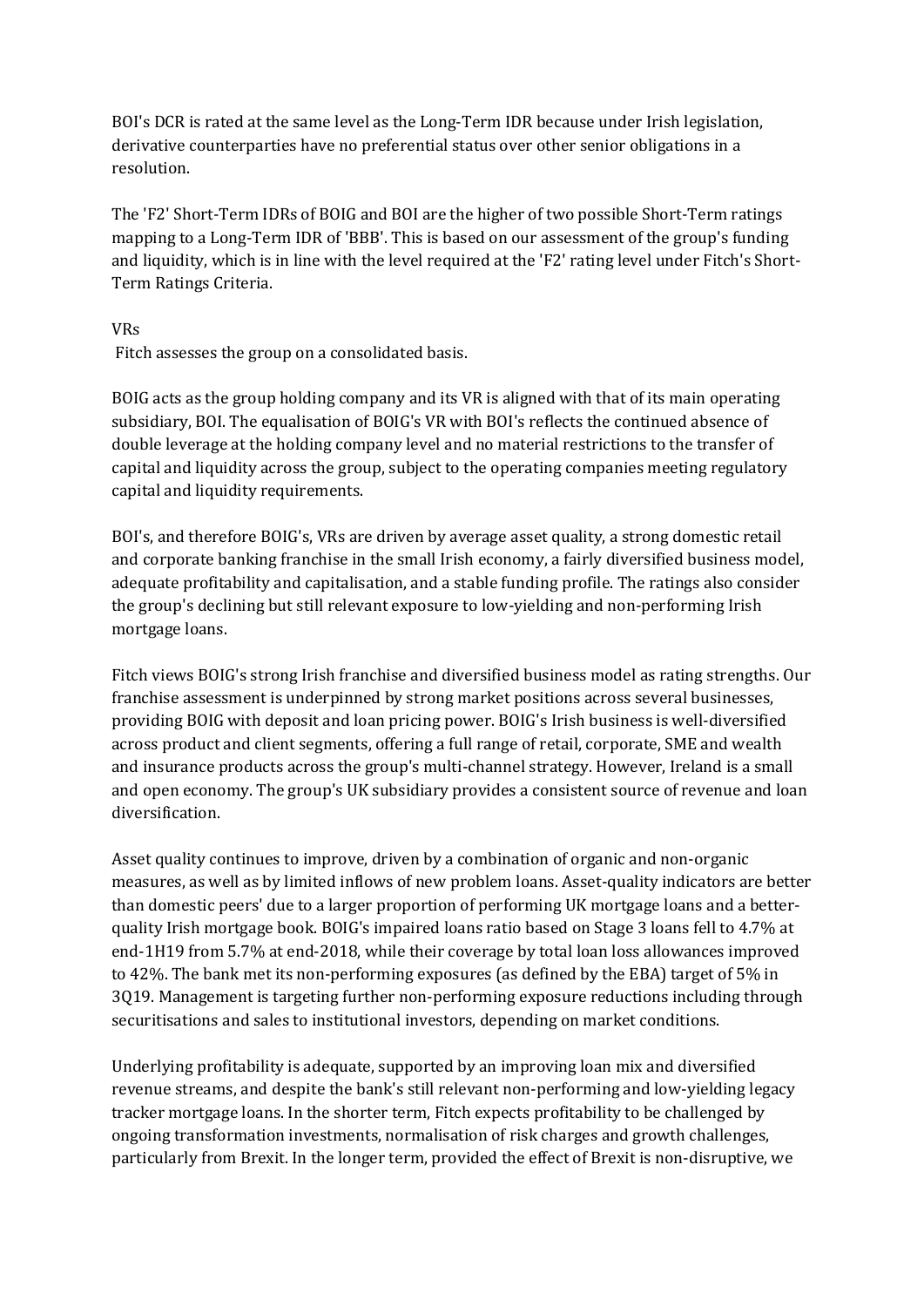see better prospects for profitability subject to a pick-up in net loan growth, further improvements in the loan mix and better cost efficiency.

Capitalisation has improved in recent years, driven by deleveraging, sound organic capital generation and lower pension volatility. Fitch Core Capital (FCC) ratio was 14% at end-1H19. We expect the bank to maintain adequate capital buffers, which might be negatively affected by targeted strong loan growth and profitability headwinds. Unreserved impaired loans have been falling, reducing BOIG's vulnerability to falling collateral prices, although they remain elevated at 33% of FCC at end-1H19.

Funding is a key strength for BOIG, with the group benefiting from a strong retail banking franchise and access to a stable and granular deposit base. Non-interest bearing current account balances make up a large proportion of total customer deposits, supporting a stable funding base. The group has proven and diversified access to secured and unsecured wholesale markets.

Liquidity is sound and largely in the form of cash and equivalents and high-quality liquid assets, supported by contingent access to liquidity through various central bank facilities. The group's liquidity coverage ratio was a sound 134% at end-1H19, comfortably above minimum requirements.

### SUPPORT RATING (SR) AND SUPPORT RATING FLOOR (SRF)

BOIG's and BOI's SRs of '5' and SRFs of 'No Floor' reflect Fitch's view that senior creditors cannot rely on extraordinary support from the Irish authorities in the event that the bank becomes non-viable. In our opinion, the EU's Bank Recovery and Resolution Directive (BRRD) and the Single Resolution Mechanism (SRM) provide a framework that is likely to require senior creditors to participate in losses for resolving the bank.

#### SUBORDINATED DEBT AND OTHER HYBRID SECURITIES

The ratings on BOI's and BOIG's subordinated Tier 2 debt are notched down once from the banks' respective VRs, reflecting larger loss severity relative to senior obligations given their subordinated status. No notching is applied for incremental non-performance risk as the writedown of the notes will only occur after the point of non-viability is reached and there is no prior coupon flexibility.

#### SUBSIDIARY AND AFFILIATED COMPANY

BOI UK's IDRs and DCR reflect the bank's standalone credit profile, as expressed by the VR. The VR reflects a modest franchise in the UK, acceptable asset quality and profitability, somewhat constrained by a narrow business model, and sound reported capital ratios.

The ratings consider the bank's modest franchise and fairly undiversified business model, which is concentrated on the UK mortgage and savings market. The business model is also reliant on third party partnerships, resulting in the bank's weaker operational efficiency than peers'. The largest is a partnership with the Post Office, which accounts for the majority of the bank's funding.

Asset quality is acceptable, supported by a performing mortgage book and reduced exposure to higher-risk legacy commercial loans. Residential mortgage loans make up over three-quarters of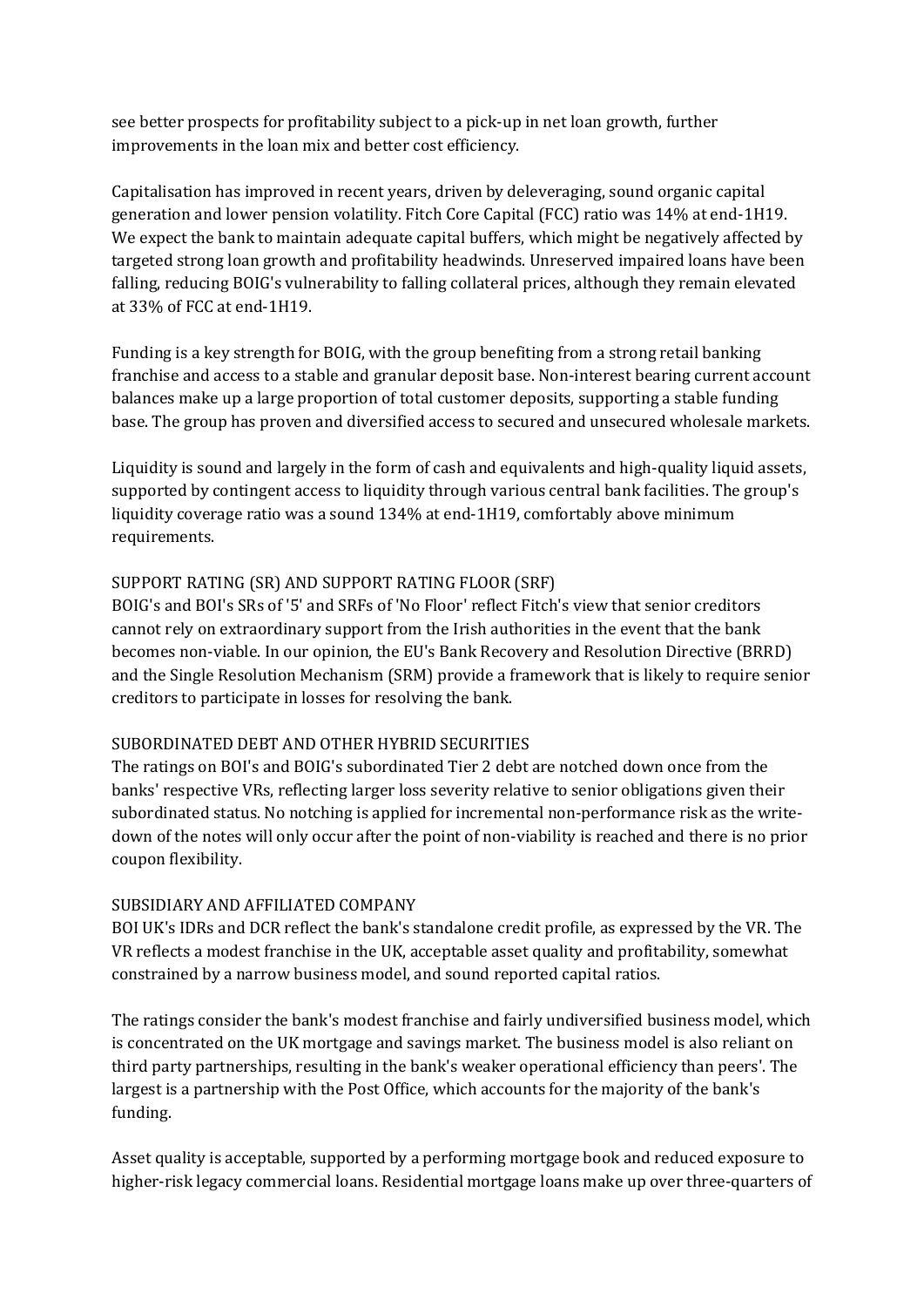BOI UK's loan book and are performing well, supported by low interest rates and low unemployment. The bank has appetite for an above-average exposure to sectors that we view as more vulnerable in an economic downturn, such as buy-to-let or specialist segments of the UK residential market. We expect underwriting standards within these segments to remain sound, with the bank continuing to focus on prime borrowers.

The bank is seeking to improve profitability by simplifying its business model and growing selectively, including in personal lending, which also drives higher loan impairment charges. The bank's net interest margin compares well with peers', reflecting a higher-than-average exposure to higher margin segments of the retail market, including motor finance. It is, however, on a downward trajectory given growing competition in mass mortgage market and personal lending.

Funding is predominately sourced through retail deposits via the Post Office, with limited wholesale funding (predominantly from the parent). On-balance sheet liquidity is sound and is supported by contingent liquidity from the Bank of England, if required.

We expect regulatory capital ratios to be maintained with adequate buffers over minimum requirements although the bank has been repatriating excess capital to its parent. Capitalisation benefits from reductions in the bank's legacy commercial property loans and acceptable profitability.

In our view, BOI UK benefits from a high probability of support, if required, from its parent bank as reflected in the '2' Support Rating, equivalent to a 'BBB-' Long-Term IDR. Although we view BOIG's propensity to support its UK subsidiary as extremely high, driven by the large reputational risk it would face from a default of BOI UK, the ability to do so is somewhat constrained by the large size of BOI UK relative to the parent's own equity.

BOI UK's DCR is at the same level as the Long-Term IDR because under UK legislation, derivative counterparties have no preferential status over other senior obligations in a resolution.

#### RATING SENSITIVITIES

#### IDRS, DCR, AND SENIOR DEBT

The Long-Term IDRs and senior debt ratings of BOI and BOIG are sensitive to changes in the VRs. Fitch expects to upgrade BOI's IDR to one notch above the bank's VR when debt received from BOIG becomes subordinated to BOI's other senior creditors, and provided that the amount together with its external QJD remains sufficient and sustainable to protect third-party senior preferred obligations from default in case of failure.

BOI's DCR is primarily sensitive to a change in BOI's Long-Term IDR. We expect to upgrade the DCR if BOI's Long-Term IDR is upgraded.

The Short-Term IDRs of BOIG and BOI are sensitive to changes in the Long-Term IDRs and to deterioration of funding and liquidity.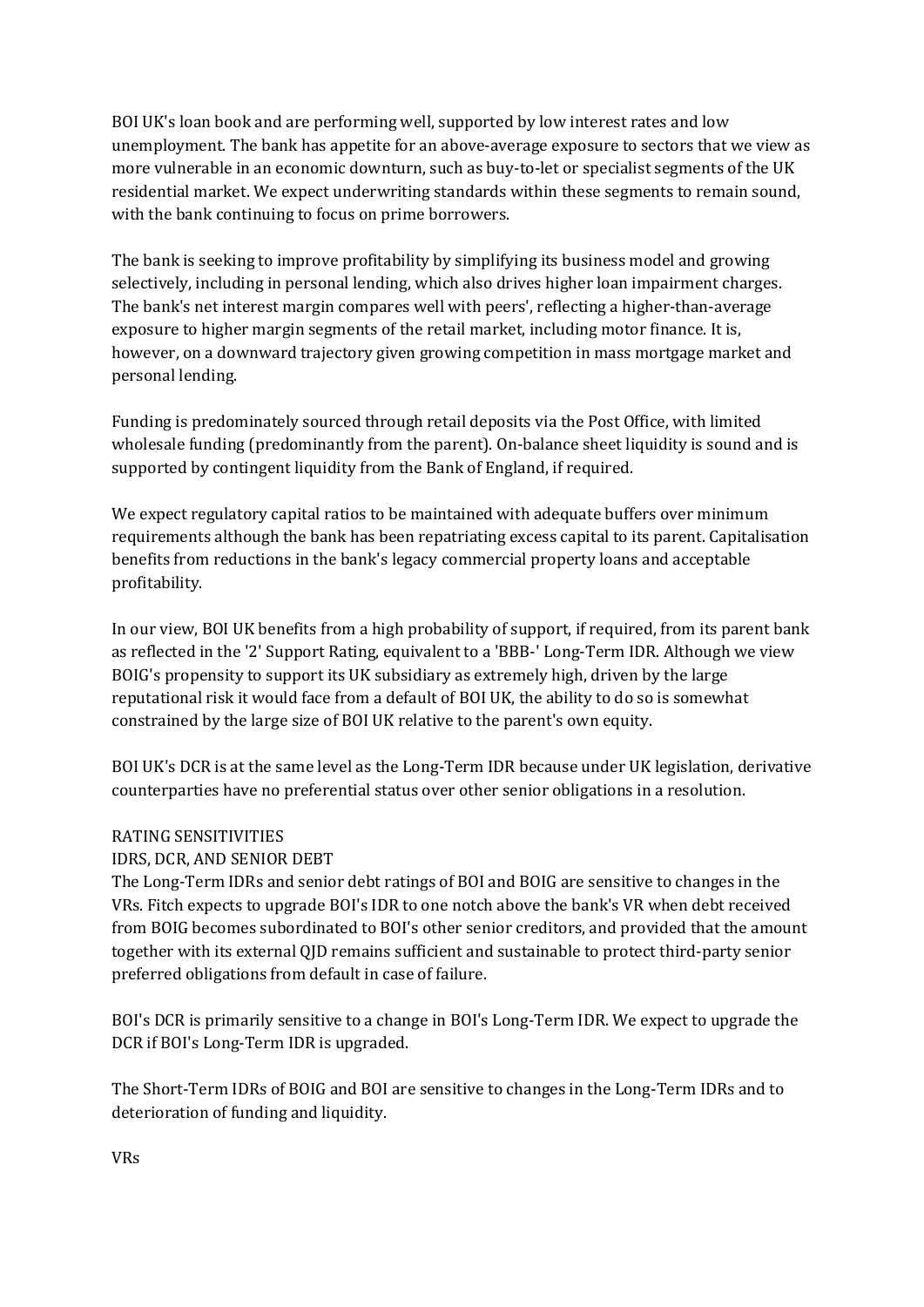BOIG's and BOI's VRs could be upgraded if the group successfully executes its strategy to improve cost efficiency and profitability and makes further progress in reducing the still high proportion of problem loans to levels more commensurate with higher-rated peers' while reducing capital encumbrance.

BOIG's and BOI's VRs could come under pressure if the economic effect of the UK's decision to leave the EU is particularly severe for either Ireland or the UK as it could negatively impact asset quality and capitalisation. Negative pressure on the VR, and hence the IDRs, would also arise if the bank increases its risk appetite, for example, by materially increasing its exposure to commercial real estate. Negative rating action could also arise from a significant erosion of profitability.

BOIG's ratings would be downgraded if there is a material increase in the holding company's double leverage, which we do not expect.

### SUPPORT RATING AND SUPPORT RATING FLOOR

An upgrade of the SR and upward revision of the SRF would be contingent on a positive change in the sovereign's propensity to support its banks. While not impossible, this is highly unlikely in Fitch's view.

### SUBORDINATED DEBT AND OTHER HYBRID SECURITIES

The ratings of the subordinated instruments are primarily sensitive to a change in BOI's and hence BOIG's VR, or to changes in their notching in accordance with our criteria and assumptions on non-performance risk.

## SUBSIDIARY AND AFFILIATED COMPANIES

BOI UK's ratings are primarily sensitive to how the UK will leave the EU and how this will affect the UK's economic outlook, particularly given its targeted niche economic segments and borrowers could be more vulnerable to the fallout of a disruptive Brexit. In the event of a disruptive Brexit, we see a heightened probability that we would revise the Outlook to Negative, as the impact on earnings, asset quality, liquidity and funding is likely to be negative.

BOI UK's VR and IDRs are also sensitive to a material increase in exposure to higher-risk segments of the mortgage market and/or commercial real estate through the bank's Northern Irish business. The ratings are also sensitive to structural deterioration in profitability, through tighter margins and higher loan impairment charges, and weaker asset quality.

Based on institutional support, BOI UK's IDR could only be upgraded if there is at least a twonotch upgrade of BOIG's VR. If BOIG's Long-Term IDR is upgraded to 'BBB+', BOI UK's IDR would remain at 'BBB', in line with the VR.

#### ESG CONSIDERATIONS

Unless otherwise disclosed in this section, the highest level of ESG credit relevance is a score of 3. This means ESG issues are credit-neutral or have only a minimal credit impact on the banks under review, either due to their nature or to the way in which they are being managed by the banks.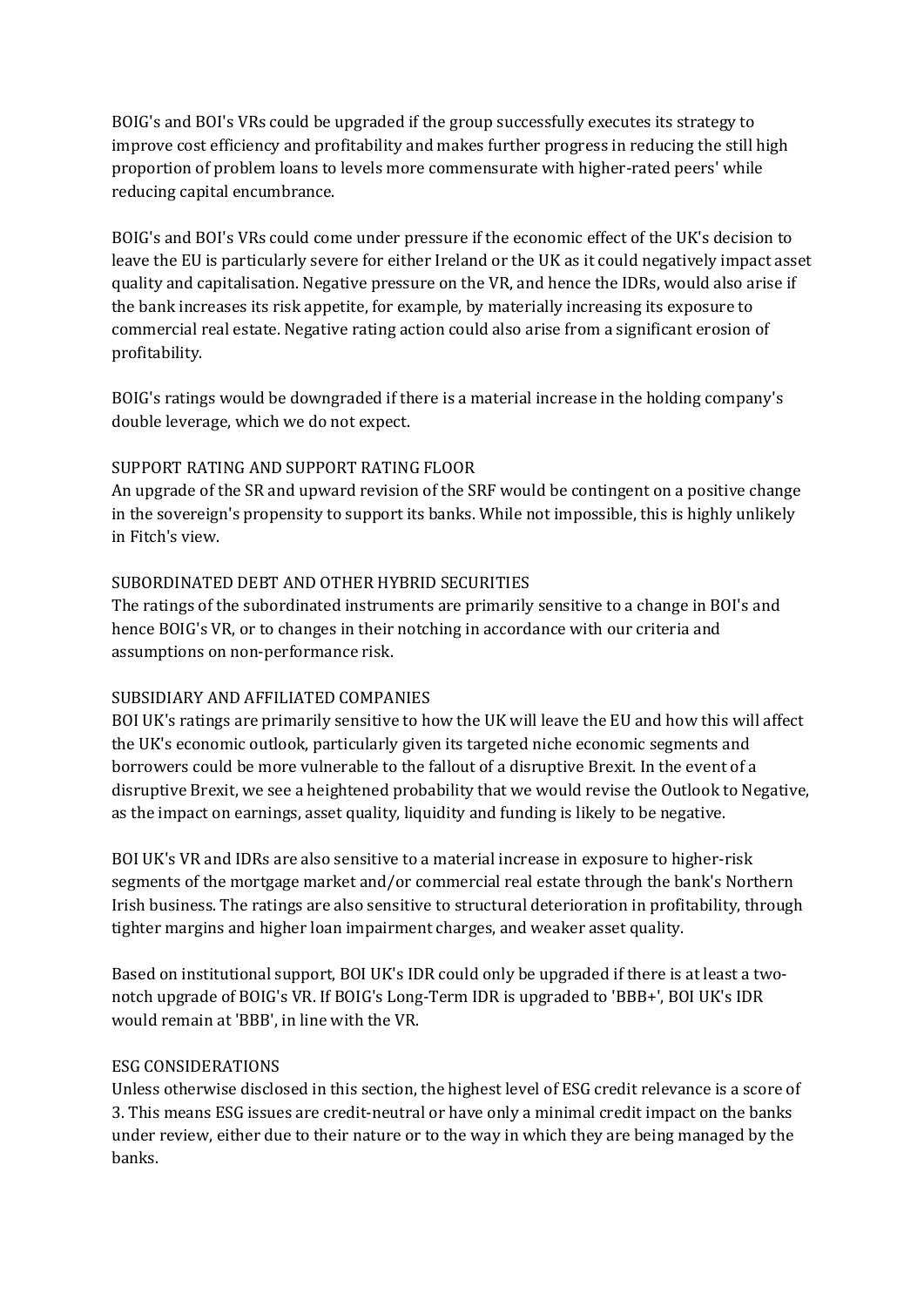The rating actions are as follows:

Bank of Ireland Group plc Long-Term IDR affirmed at 'BBB'; Outlook Stable Short-Term IDR: affirmed at 'F2' Viability Rating: affirmed at 'bbb' Support Rating: affirmed at '5' Support Rating Floor: affirmed at 'No Floor' EUR300 million subordinated notes (XS2065555562): affirmed at 'BBB-'

Bank of Ireland Long-Term IDR affirmed at 'BBB'; Outlook Positive Short-Term IDR: affirmed at 'F2' Viability Rating: affirmed at 'bbb' Support Rating: affirmed at '5' Support Rating Floor: affirmed at 'No Floor' Derivative Counterparty Rating: affirmed at 'BBB(dcr)' Short-term debt, including certificates of deposit: affirmed at 'F2' GBP197.3 million subordinated notes (XS0487711656): affirmed at 'BBB-'

Bank of Ireland (UK) Plc Long-Term IDR of 'BBB' maintained on RWN Short-Term IDR affirmed at 'F3' Viability Rating affirmed at 'bbb' Support Rating affirmed at '2' Derivative Counterparty Rating: affirmed at 'BBB(dcr)'

Contact: Primary Analysts Francesca Vasciminno (BOIG, BOI) Senior Director +39 02 879087 225 Fitch Italia Societa Italiana per il rating, S.p.A. Via Morigi, 6 Ingresso Via Privata Maria Teresa, 8 Milan 20123

Maria Shishkina (BOI UK) Associate Director +44 20 3530 1379 Fitch Ratings Limited 30 North Colonnade London E14 5GN

Secondary Analysts Maria Shishkina (BOIG, BOI) Francesca Vasciminno (BOI UK)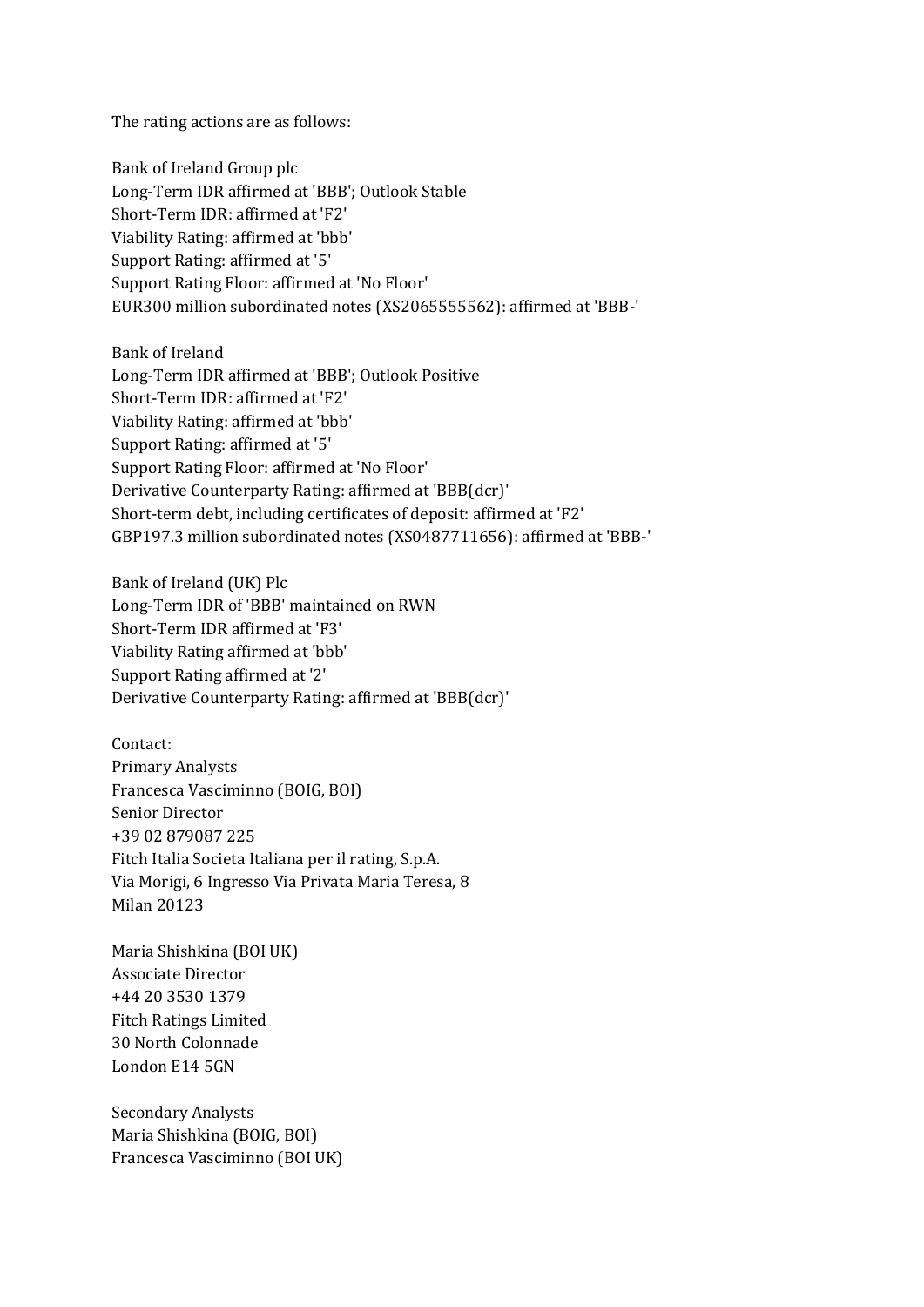Committee Chairperson Olivia Perney Managing Director +33 1 44 29 91 74

Media Relations: Louisa Williams, London, Tel: +44 20 3530 2452, Email: louisa.williams@thefitchgroup.com

Additional information is available on www.fitchratings.com

Applicable Criteria Bank Rating Criteria (pub. 12 Oct 2018) Short-Term Ratings Criteria (pub. 02 May 2019)

Additional Disclosures Dodd-Frank Rating Information Disclosure Form Solicitation Status Endorsement Policy

ALL FITCH CREDIT RATINGS ARE SUBJECT TO CERTAIN LIMITATIONS AND DISCLAIMERS. PLEASE READ THESE LIMITATIONS AND DISCLAIMERS BY FOLLOWING THIS LINK: HTTPS://WWW.FITCHRATINGS.COM/UNDERSTANDINGCREDITRATINGS. IN ADDITION, RATING DEFINITIONS AND THE TERMS OF USE OF SUCH RATINGS ARE AVAILABLE ON THE AGENCY'S PUBLIC WEB SITE AT WWW.FITCHRATINGS.COM. PUBLISHED RATINGS, CRITERIA, AND METHODOLOGIES ARE AVAILABLE FROM THIS SITE AT ALL TIMES. FITCH'S CODE OF CONDUCT, CONFIDENTIALITY, CONFLICTS OF INTEREST, AFFILIATE FIREWALL, COMPLIANCE, AND OTHER RELEVANT POLICIES AND PROCEDURES ARE ALSO AVAILABLE FROM THE CODE OF CONDUCT SECTION OF THIS SITE. DIRECTORS AND SHAREHOLDERS RELEVANT INTERESTS ARE AVAILABLE AT

HTTPS://WWW.FITCHRATINGS.COM/SITE/REGULATORY. FITCH MAY HAVE PROVIDED ANOTHER PERMISSIBLE SERVICE TO THE RATED ENTITY OR ITS RELATED THIRD PARTIES. DETAILS OF THIS SERVICE FOR RATINGS FOR WHICH THE LEAD ANALYST IS BASED IN AN EU-REGISTERED ENTITY CAN BE FOUND ON THE ENTITY SUMMARY PAGE FOR THIS ISSUER ON THE FITCH **WEBSITE** 

Copyright © 2019 by Fitch Ratings, Inc., Fitch Ratings Ltd. and its subsidiaries. 33 Whitehall Street, NY, NY 10004. Telephone: 1- 800-753-4824, (212) 908-0500. Fax: (212) 480-4435. Reproduction or retransmission in whole or in part is prohibited except by permission. All rights reserved. In issuing and maintaining its ratings and in making other reports (including forecast information), Fitch relies on factual information it receives from issuers and underwriters and from other sources Fitch believes to be credible. Fitch conducts a reasonable investigation of the factual information relied upon by it in accordance with its ratings methodology, and obtains reasonable verification of that information from independent sources, to the extent such sources are available for a given security or in a given jurisdiction. The manner of Fitch's factual investigation and the scope of the third-party verification it obtains will vary depending on the nature of the rated security and its issuer, the requirements and practices in the jurisdiction in which the rated security is offered and sold and/or the issuer is located, the availability and nature of relevant public information, access to the management of the issuer and its advisers, the availability of pre-existing third-party verifications such as audit reports, agreed-upon procedures letters, appraisals, actuarial reports, engineering reports, legal opinions and other reports provided by third parties, the availability of independent and competent third- party verification sources with respect to the particular security or in the particular jurisdiction of the issuer, and a variety of other factors. Users of Fitch's ratings and reports should understand that neither an enhanced factual investigation nor any third-party verification can ensure that all of the information Fitch relies on in connection with a rating or a report will be accurate and complete. Ultimately, the issuer and its advisers are responsible for the accuracy of the information they provide to Fitch and to the market in offering documents and other reports. In issuing its ratings and its reports, Fitch must rely on the work of experts, including independent auditors with respect to financial statements and attorneys with respect to legal and tax matters. Further, ratings and forecasts of financial and other information are inherently forward-looking and embody assumptions and predictions about future events that by their nature cannot be verified as facts. As a result, despite any verification of current facts, ratings and forecasts can be affected by future events or conditions that were not anticipated at the time a rating or forecast was issued or affirmed.

The information in this report is provided "as is" without any representation or warranty of any kind, and Fitch does not represent or warrant that the report or any of its contents will meet any of the requirements of a recipient of the report. A Fitch rating is an opinion as to the creditworthiness of a security. This opinion and reports made by Fitch are based on established criteria and methodologies that Fitch is continuously evaluating and updating. Therefore, ratings and reports are the collective work product of Fitch and no individual, or group of individuals, is solely responsible for a rating or a report. The rating does not address the risk of